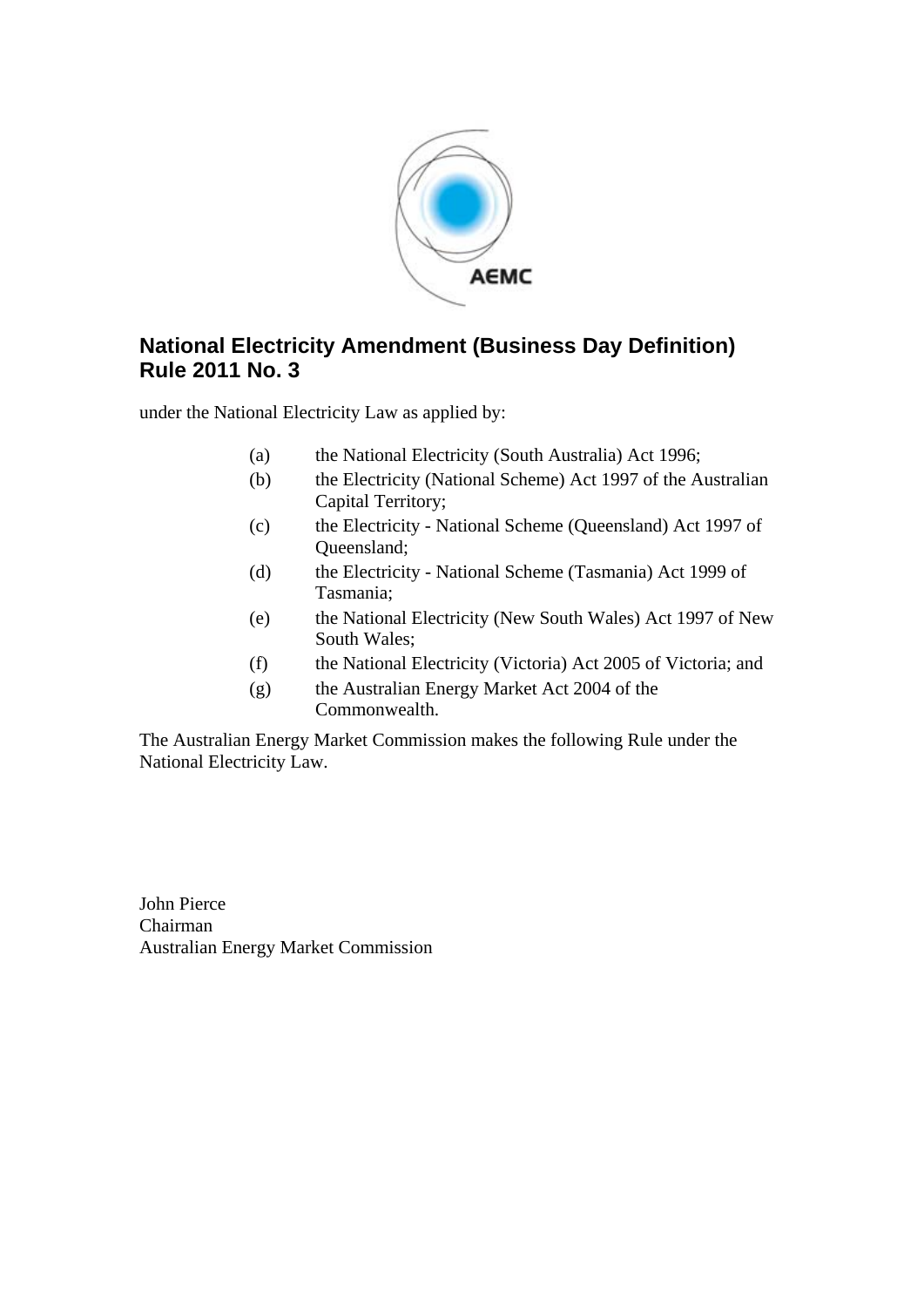# <span id="page-1-0"></span>**National Electricity Amendment [\(Business Day Definition](#page-0-0)) Rule [2011](#page-0-0) No. [3](#page-0-0)**

## **1 Title of Rule**

This Rule is the *National Electricity Amendment [\(Business Day Definition](#page-0-0)) Rule [2011](#page-0-0) No[.3](#page-0-0)*.

## **2 Commencement**

This Rule commences operation on 21 April 2011.

# **3 Amendment of the National Electricity Rules**

The National Electricity Rules are amended as set out in [Schedule 1](#page-2-0).